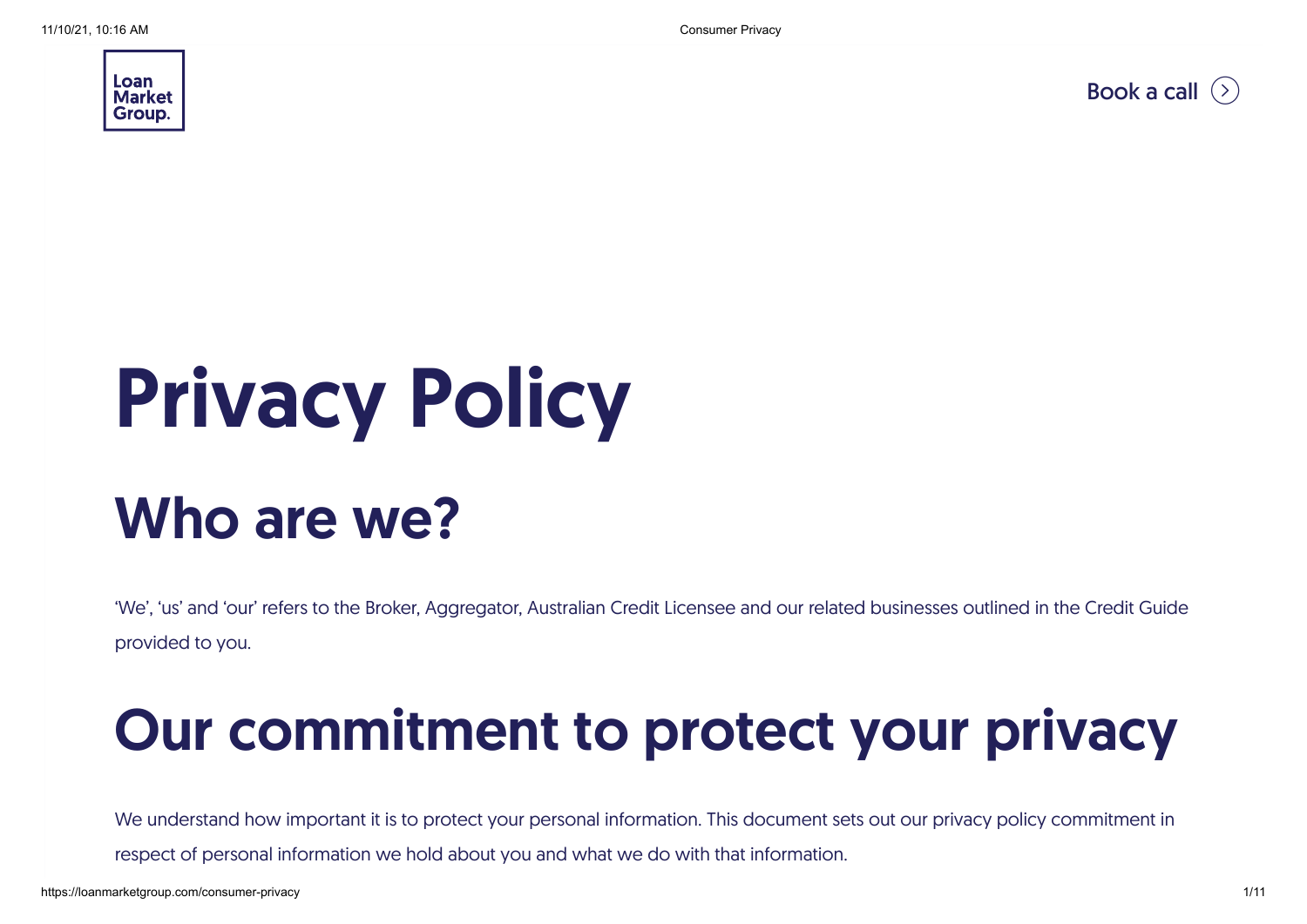#### 11/10/21, 10:16 AM Consumer Privacy

We recognise that any personal information we collect about you will only be used for the purposes we have collected it, or as allowed under law. It is important to us that you are confident that any personal information we hold about you will be treated in a way which ensures protection of your personal information.

Our commitment in respect of personal information is to abide by the Australian Privacy Principles for the protection of personal information, as set out in the Privacy Act and any other relevant law.

#### Personal information

When we refer to **personal information** we mean information from which your identity is reasonably apparent. This information may include information or an opinion about you. The personal information we hold about you may also include credit information.

Credit information is information which is used to assess your eligibility to be provided with finance and may include any finance that you have outstanding, your repayment history in respect of those loans, and any defaults. Usually, credit information is exchanged between credit and finance providers and credit reporting bodies.

The kinds of personal information we may collect about you include your name, date of birth, address, account details, occupation, and any other information we made need to identify you.

If you are applying for finance we may also collect the ages and number of your dependants and cohabitants, the length of time at your current address, your employment details and proof of earnings and expenses. If you apply for any insurance product through us we may also collect your health information. We will only collect health information from you with your consent.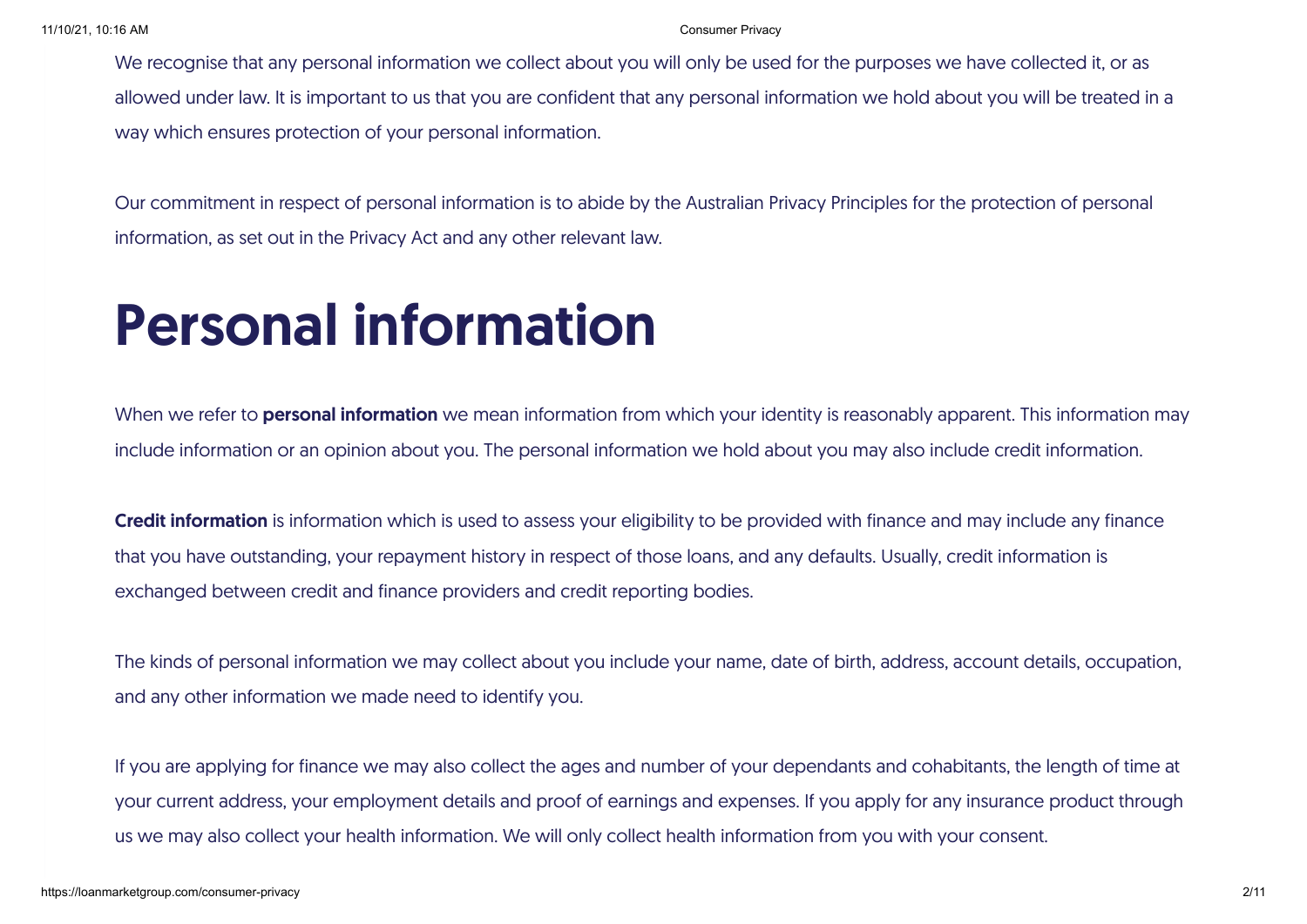### Why we collect your personal information

We collect personal information for the purposes of assessing your application for finance and managing that finance. We may also collect your personal information for the purposes of direct marketing and managing our relationship with you. From time to time we may offer you other products and services.

To enable us to maintain a successful business relationship with you, we may disclose your personal information to other organisations that provide products or services used or marketed by us. We may also disclose your personal information to any other organisation that may have or is considering having an interest in your finance, or in our business.

### How do we collect your personal information?

Where reasonable and practical we will collect your personal information directly from you. We may also collect your personal information from finance brokers and other people such as accountants and lawyers.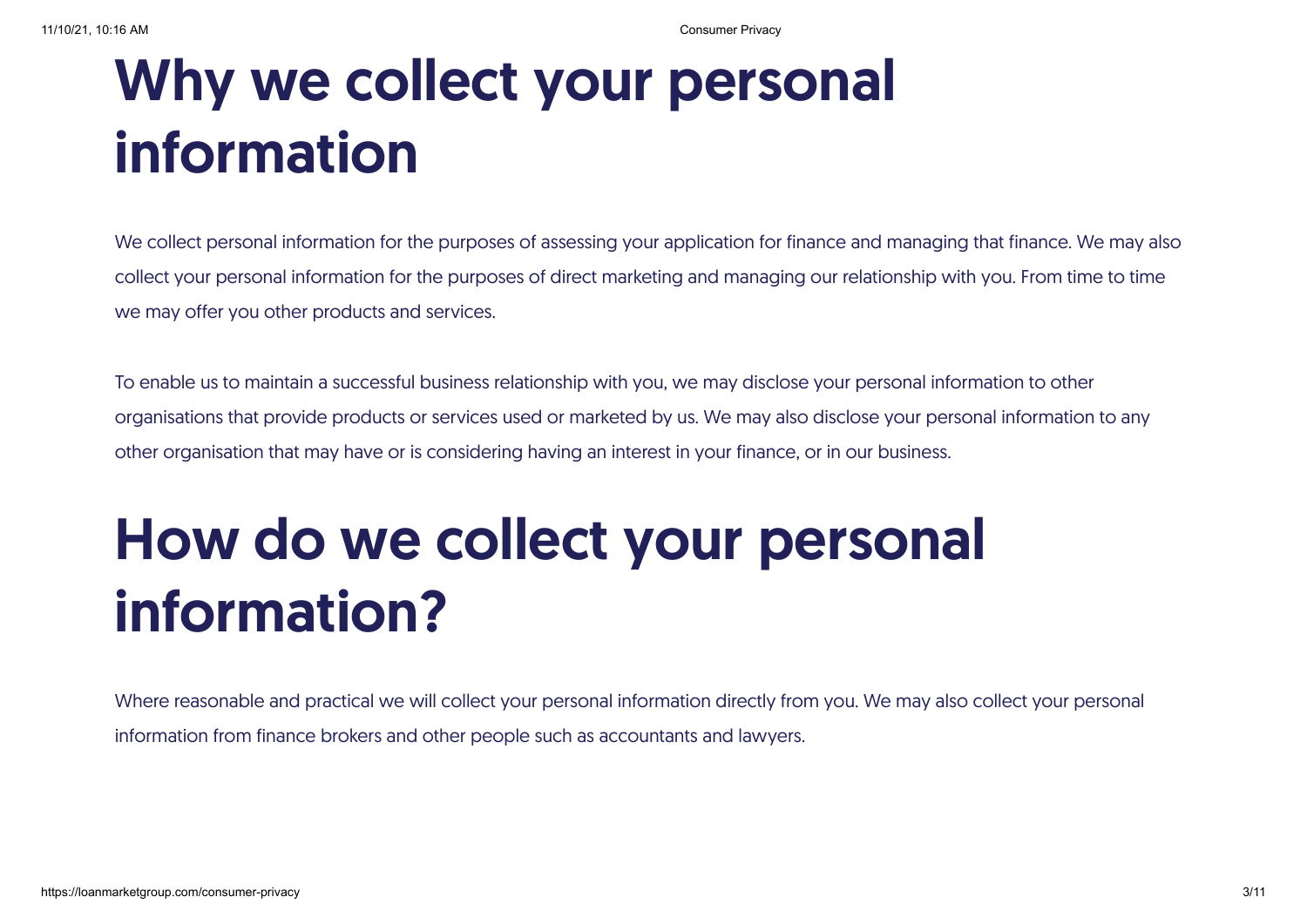#### Do we disclose your personal information?

We may disclose your personal information:

- to prospective funders or other intermediaries in relation to your finance requirements; •
- to other organisations that are involved in managing or administering your finance such as third party suppliers, printing and postal services, call centres; •
- to associated businesses that may want to market products to you; •
- to companies that provide information and infrastructure systems to us;  $\bullet$
- to anybody who represents you, such as finance brokers, lawyers and accountants; •
- to anyone, where you have provided us consent; •
- where we are required to do so by law, such as under the Anti-Money Laundering and Counter Terrorism Financing Act2006 (Cth); •
- to investors, agents or advisers, or any entity that has an interest in our business; or •
- to your employer, referees or identity verification services. •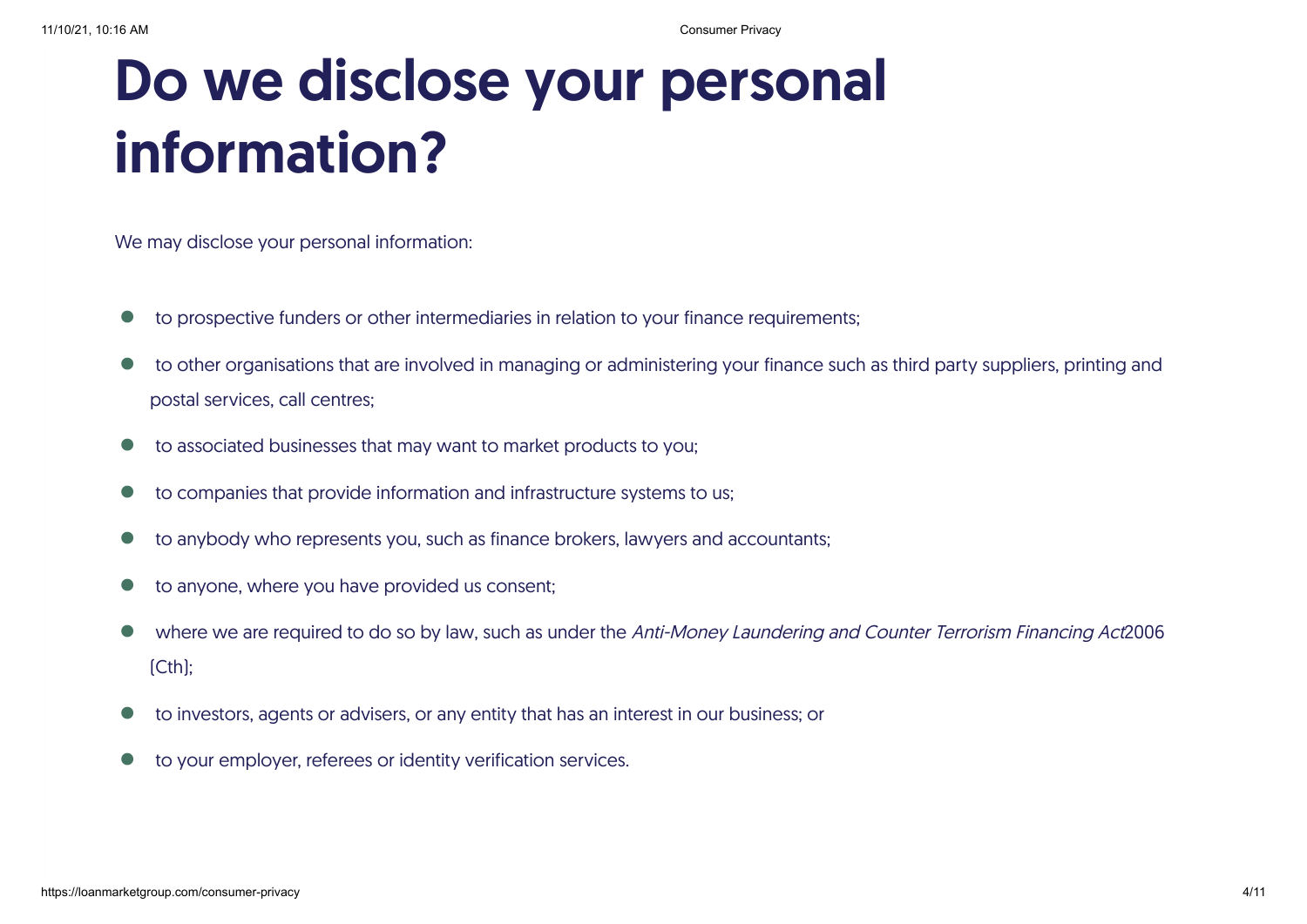Prior to disclosing any of your personal information to another person or organisation, we will take all reasonable steps to satisfy ourselves that:

(a) the person or organisation has a commitment to protecting your personal information at least equal to our commitment, or

(b) you have consented to us making the disclosure.

### Do we disclose your personal information to anyone outside Australia?

We may disclose personal information to our related bodies corporate and third party suppliers and service providers located overseas for some of the purposes listed above. We take reasonable steps to ensure that the overseas recipients of your personal information do not breach the privacy obligations relating to your personal information.

We may disclose your personal information to entities located outside of Australia, including the following:

- our data hosting and other IT service providers, located in various countries; and  $\bullet$
- other third parties located in various foreign countries, including Philippines & USA.  $\bullet$

Your personal information may be stored in the cloud in an overseas country.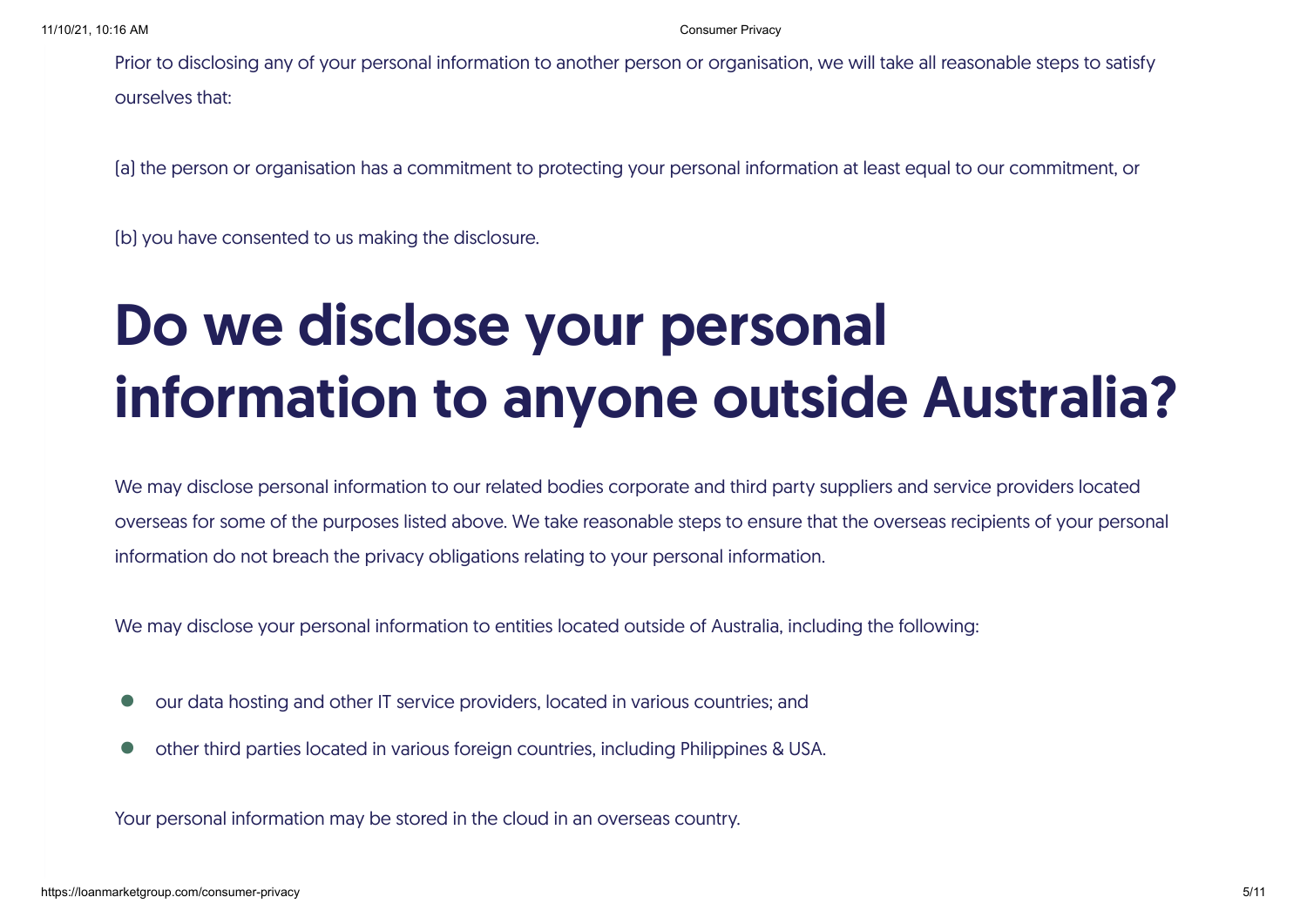In the event that a disclosure is made in an overseas country, they are subject to foreign law. Overseas organisations may be required to disclose information we share with them under a foreign law. In any event, by providing your details, you consent to your information being disclosed in this manner.

#### Direct marketing

From time to time we may use your personal information to provide you with current information about finance, offers you may find of interest, changes to our organisation, or new products or services being offered by us or any company with whom we are associated.

If you do not wish to receive marketing information, you may at any time decline to receive such information by telephoning us on 13 56 26 or by writing to us at customercare@loanmarket.com.au. If the direct marketing is by email you may also use the unsubscribe function. We will not charge you for giving effect to your request and will take all reasonable steps to meet your request at the earliest possible opportunity.

## Updating your personal information

It is important to us that the personal information we hold about you is accurate and up to date. During the course of our relationship with you we may ask you to inform us if any of your personal information has changed.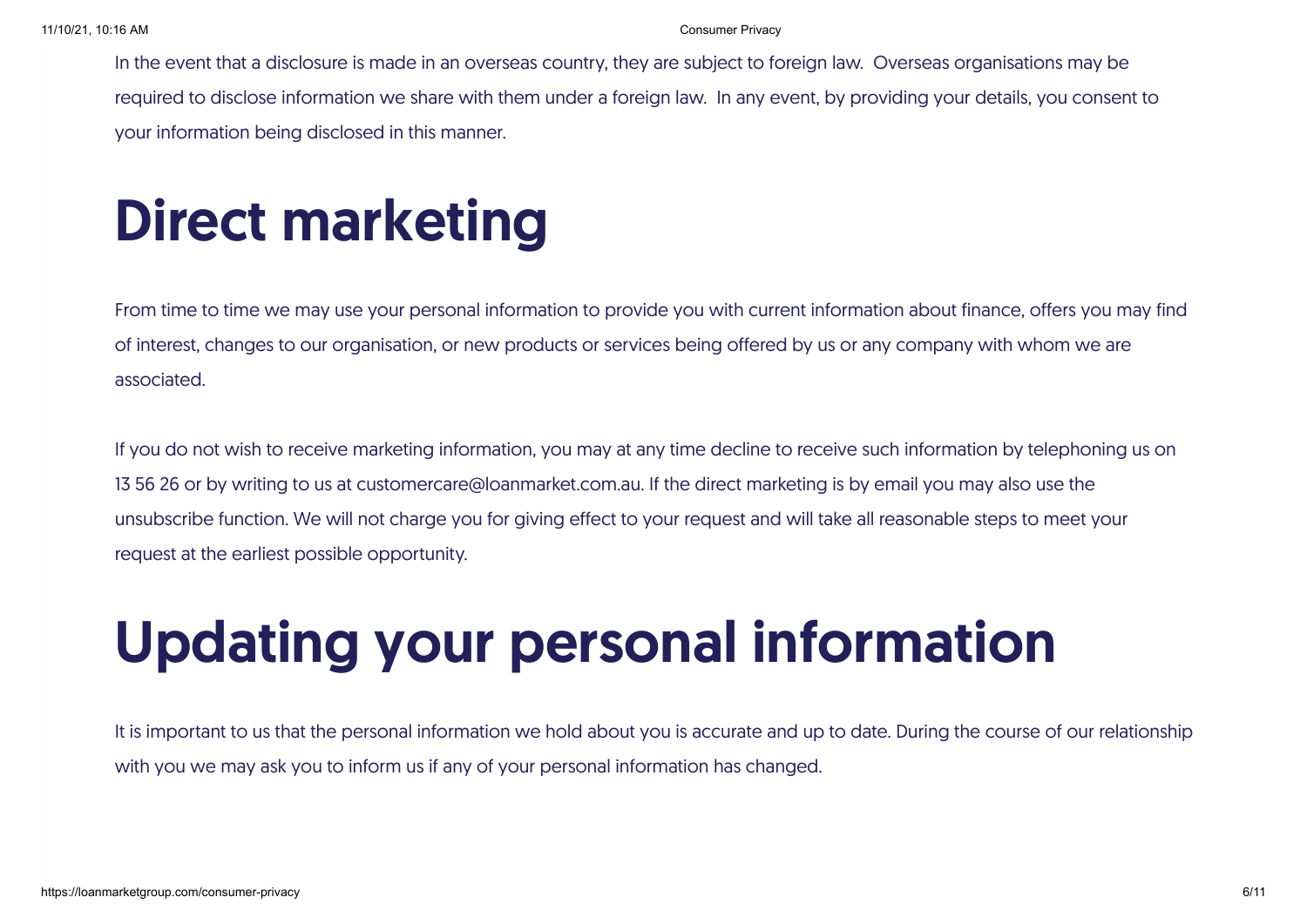If you wish to make any changes to your personal information, you may contact us. We will generally rely on you to ensure the information we hold about you is accurate or complete.

Access and correction to your personal information

We will provide you with access to the personal information we hold about you. You may request access to any of the personal information we hold about you at any time.

We may charge a fee for our costs of retrieving and supplying the information to you.

Depending on the type of request that you make we may respond to your request immediately, otherwise we usually respond to you within seven days of receiving your request. We may need to contact other entities to properly investigate your request.

There may be situations where we are not required to provide you with access to your personal information, for example, if the information relates to existing or anticipated legal proceedings, or if your request is vexatious.

An explanation will be provided to you if we deny you access to the personal information we hold about you.

If any of the personal information we hold about you is incorrect, inaccurate or out of date you may request that we correct the information. If appropriate we will correct the personal information. At the time of the request, otherwise, we will provide an initial response to you within seven days of receiving your request. Where reasonable, and after our investigation, we will provide you with details about whether we have corrected the personal information within 30 days.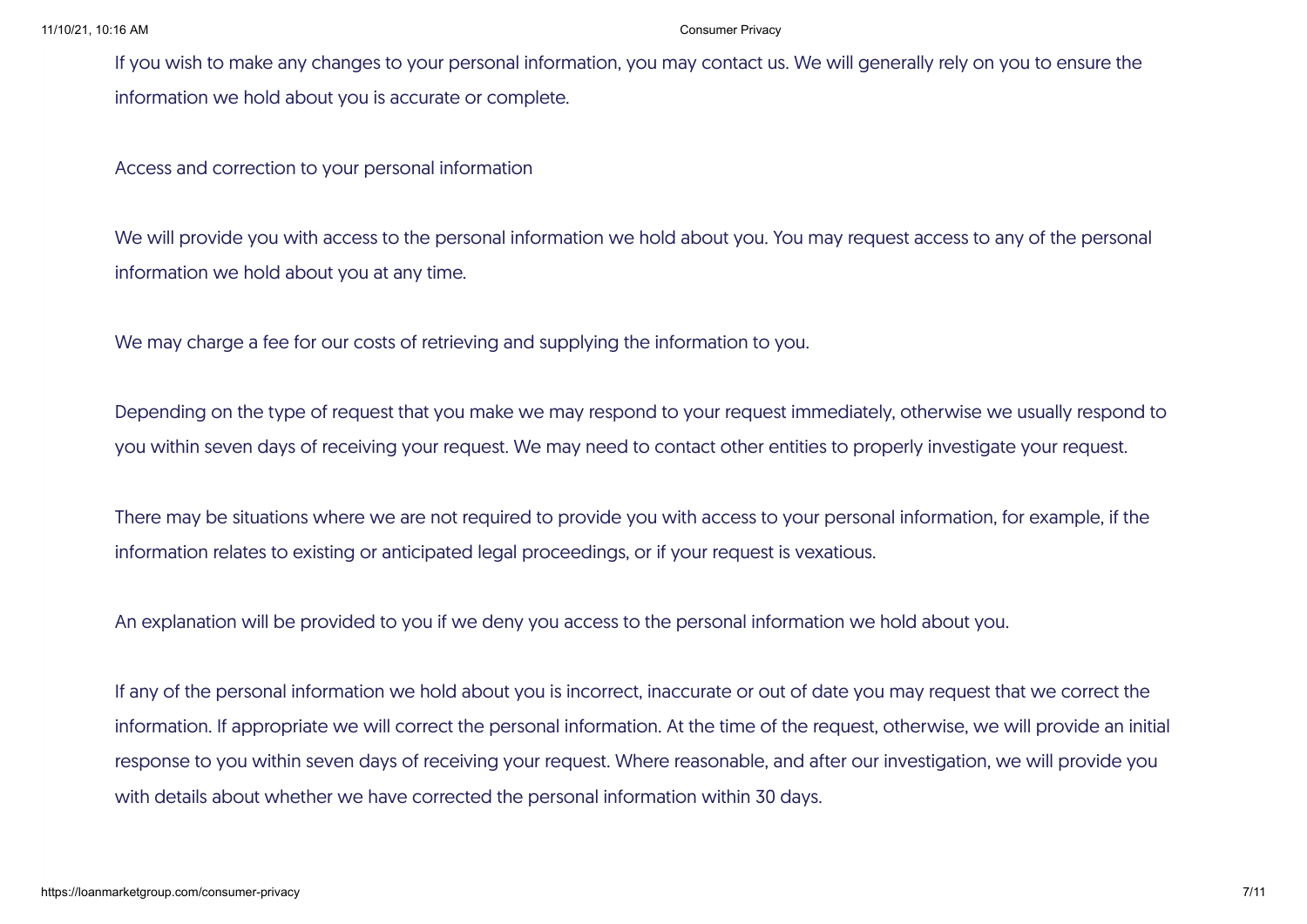We may need to consult with other entities as part of our investigation.

If we refuse to correct personal information we will provide you with our reasons for not correcting the information.

#### Using government identifiers

If we collect government identifiers, such as your tax file number, we do not use or disclose this information other than required by law. We will never use a government identifier in order to identify you.

### Business without identifying you

In most circumstances it will be necessary for us to identify you in order to successfully do business with you, however, where it is lawful and practicable to do so, we will offer you the opportunity of doing business with us without providing us with personal information, for example, if you make general inquiries about interest rates or current promotional offers.

#### Sensitive information

We will only collect sensitive information about you with your consent. Sensitive information is personal information that includes information relating to your racial or ethnic origin, political persuasion, memberships in trade or professional associations or trade unions, sexual preferences, criminal record, or health.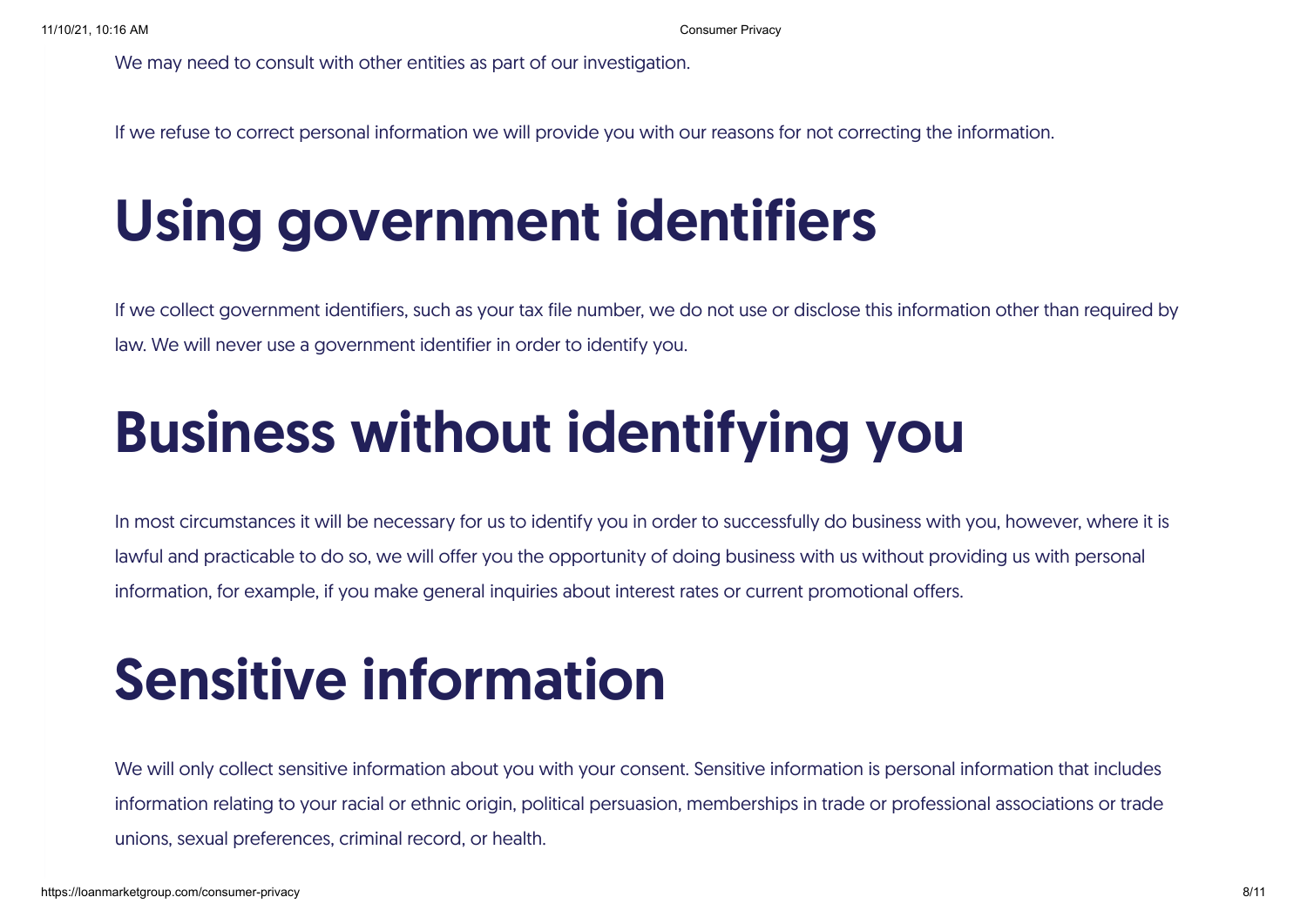#### How safe and secure is your personal information that we hold?

We will take reasonable steps to protect your personal information by storing it in a secure environment. We may store your personal information in paper and electronic form. We will also take reasonable steps to protect any personal information from misuse, loss and unauthorised access, modification or disclosure.

### **Complaints**

If you are dissatisfied with how we have dealt with your personal information, or you have a complaint about our compliance with the Privacy Act, you may contact our complaints officer as set out in the Credit Guide.

We will acknowledge your complaint within seven days. We will provide you with a decision on your complaint within 30 days.

If you are dissatisfied with the response of our complaints officer you may make a complaint to the Privacy Commissioner which can be contacted on either [www.oaic.gov.au](http://www.oaic.gov.au/) or 1300 363 992.

#### Further information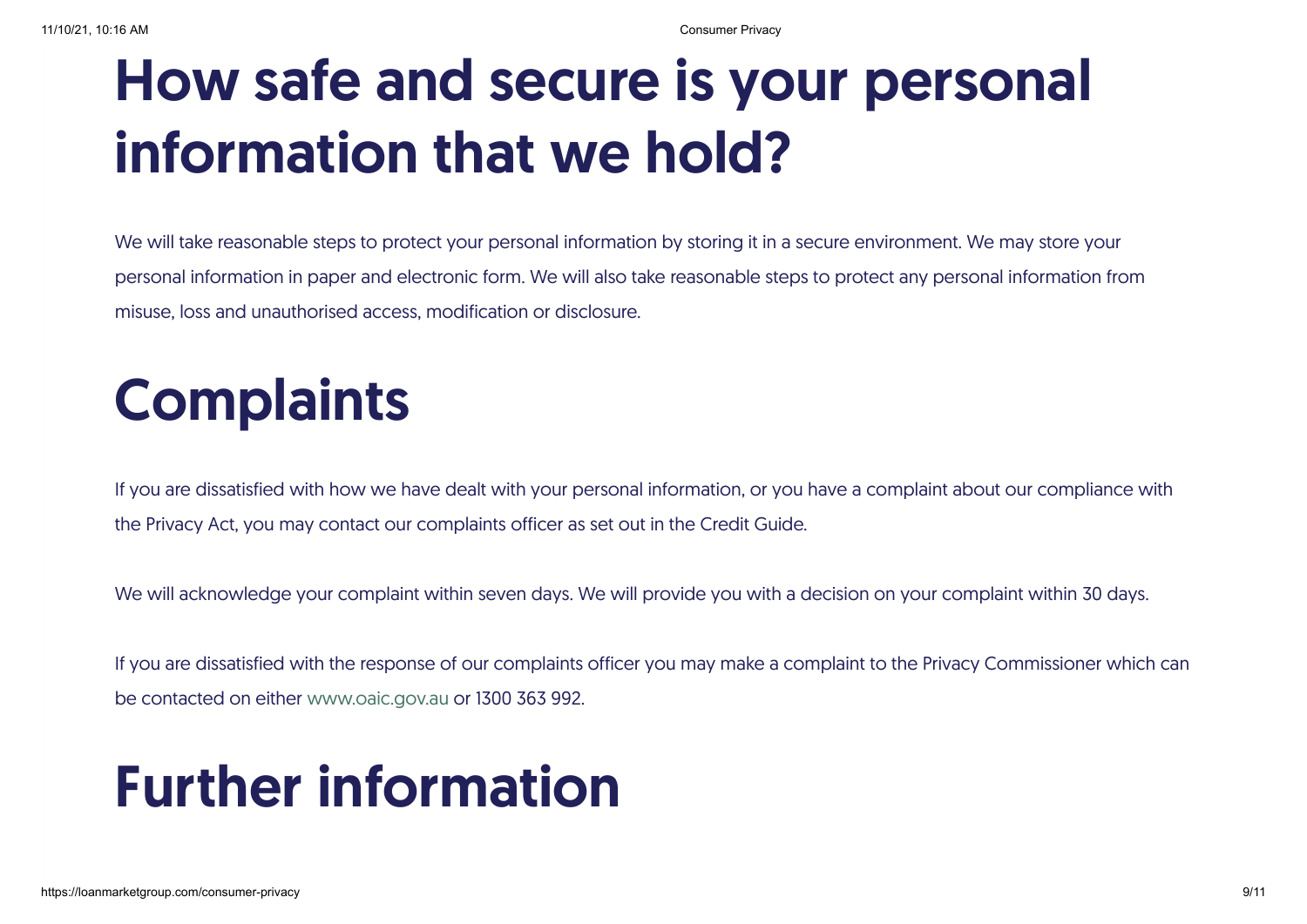#### 11/10/21, 10:16 AM Consumer Privacy

You may request further information about the way we manage your personal information by contacting us.

Change in our privacy policy

We are constantly reviewing all of our policies and attempt to keep up to date with market expectations. Technology is constantly changing, as is the law and market place practices.

As a consequence we may change this privacy policy from time to time or as the need arises.

You may request this privacy policy in an alternative form.

Effective date: August 2021